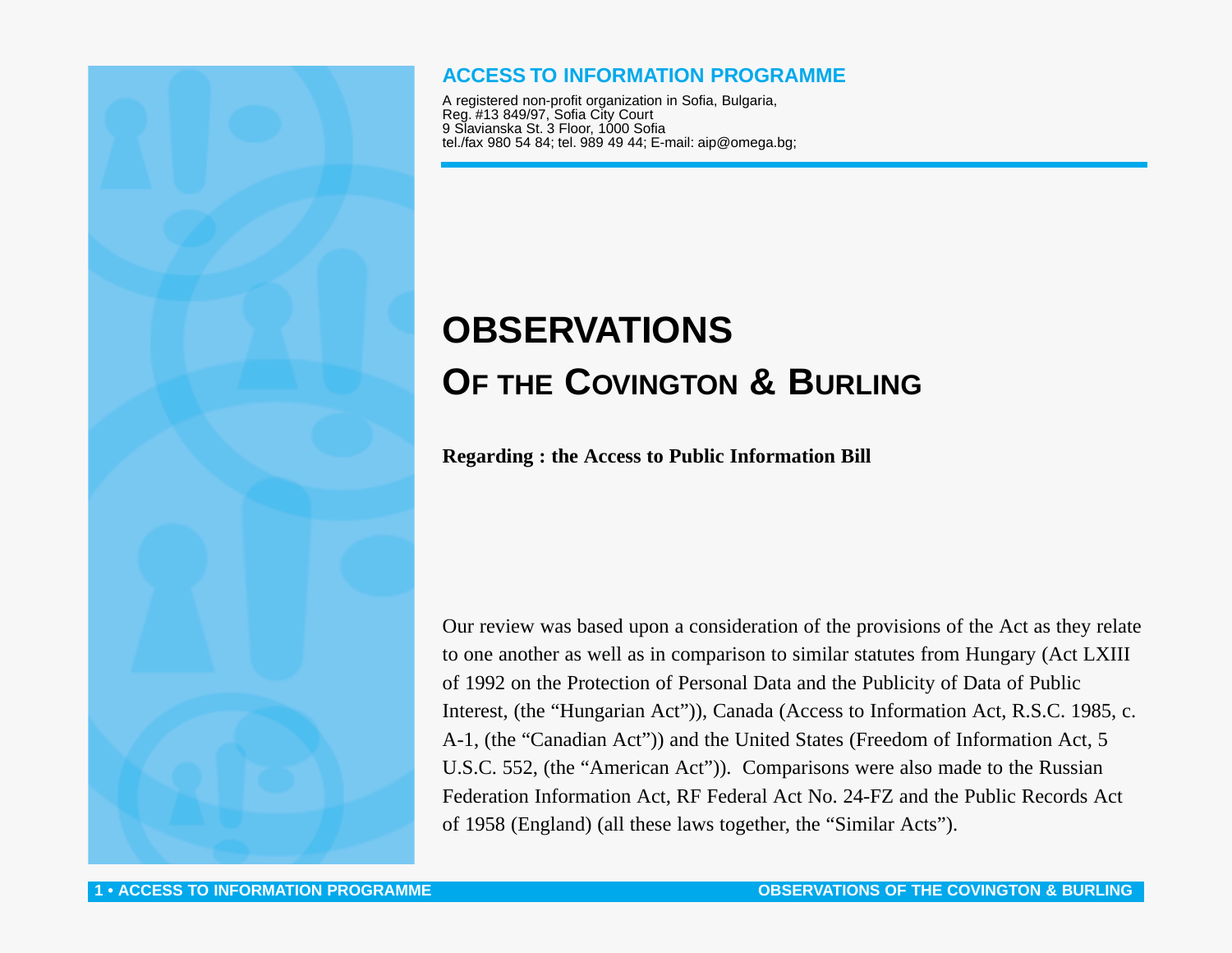Overall, the Act is quite similar to information laws that have been passed in many nations. This Act is a significant step forward in the process of increasing public access to information in Bulgaria. We applaud Parliament for moving forward in a positive and constructive manner. We do have several comments, which follow.

## CHAPTER ONE: BASIC PRINCIPLES

## **Section I: Subject and Scope**

Definition of Public Information: The definition of public information in Article 2 is broad, as it should be. It includes "any information of public significance, which relates to the public life in the Republic of Bulgaria, and gives the citizens the opportunity to form an opinion of their own on the activities carried out by the persons obliged under this act." Further, Article 3 extends the Act to information created by or kept with the state. This is a positive and forward-looking definition, which we would hope will remain in the law.

Limitations: Article 5 provides some limitations on the grant of access that could be interpreted quite broadly. Those limitations also do not appear to be entirely consistent with the remainder of the Act, and some of them are beyond exceptions that tend to be permitted in the Similar Acts. For example, protection of "other persons' rights and reputations" and "recognized moral standards" may be relevant to the publication of information but should not be grounds to withhold information from disclosure. We would suggest that this paragraph be changed to simply read as follows: "The right to access to public information may not be exercised when it conflicts with exceptions clearly stated in this Act."

## **Section II: Official and State-Office Public Information**

State Secret. Article 9(2) appears to allow Parliament unrestricted discretion to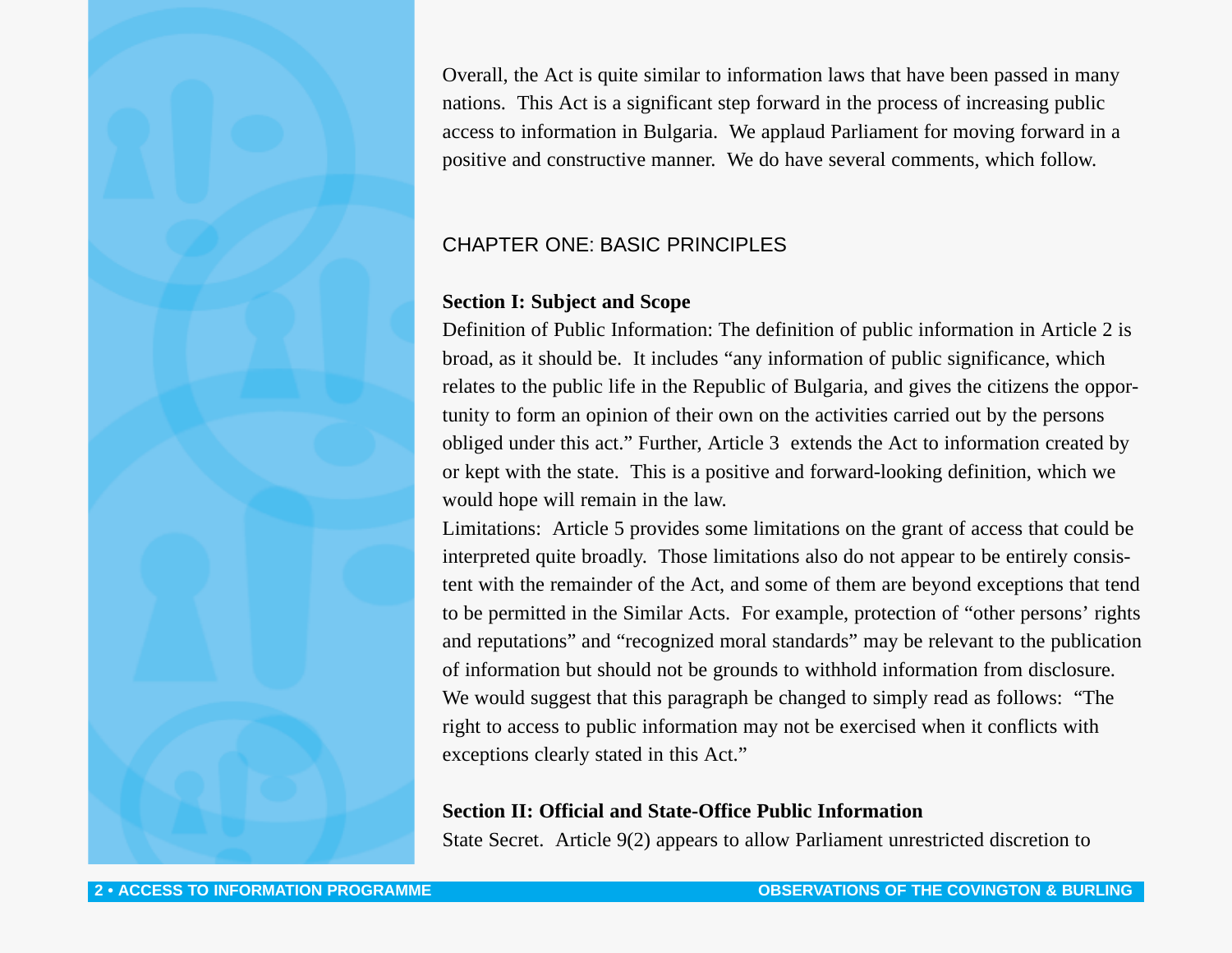determine that any class of information is a state secret. We would recommend that this authority be restricted so that Parliament would not have the power to restrict access to any type of information in the name of state security. For example, the Act could provide that Parliament could so designate information if there is substantial factual evidence of a real and immediate threat to state security by disclosure of the information, or some similar standard.

## CHAPTER TWO: ACCESS TO PUBLIC INFORMATION

## **Section I: Access to Official and State-Service Public Information**

Required Announcements: Article 14 provides for the obligatory disclosure of certain types of information such as information that can prevent a threat to a citizen's security or information that corrects previously disseminated incorrect information. Subarticle 2, Item 3 includes in this category information that "is, or could be, of interest to the public." This description is quite vague and could be difficult to administer. It may be advisable to remove the provision and leave the disclosure of such information subject to request under the provisions of the Act.

#### **Section II: Access to Other Public Information**

Exceptions: Article 17, sub-article (2) provides an exception to disclosure for trade secrets. See Chapter Three, Section IV for a discussion of exceptions. Mass Media: We assume that the lengthy provisions for mass media would apply to only state-owned media (Bulgarian National Television and Bulgarian National Radio) and to material filed with the State by private broadcasters. Otherwise, the provisions of the Act would apply to privately held information, which appears to be prohibited by other provisions of the Act itself.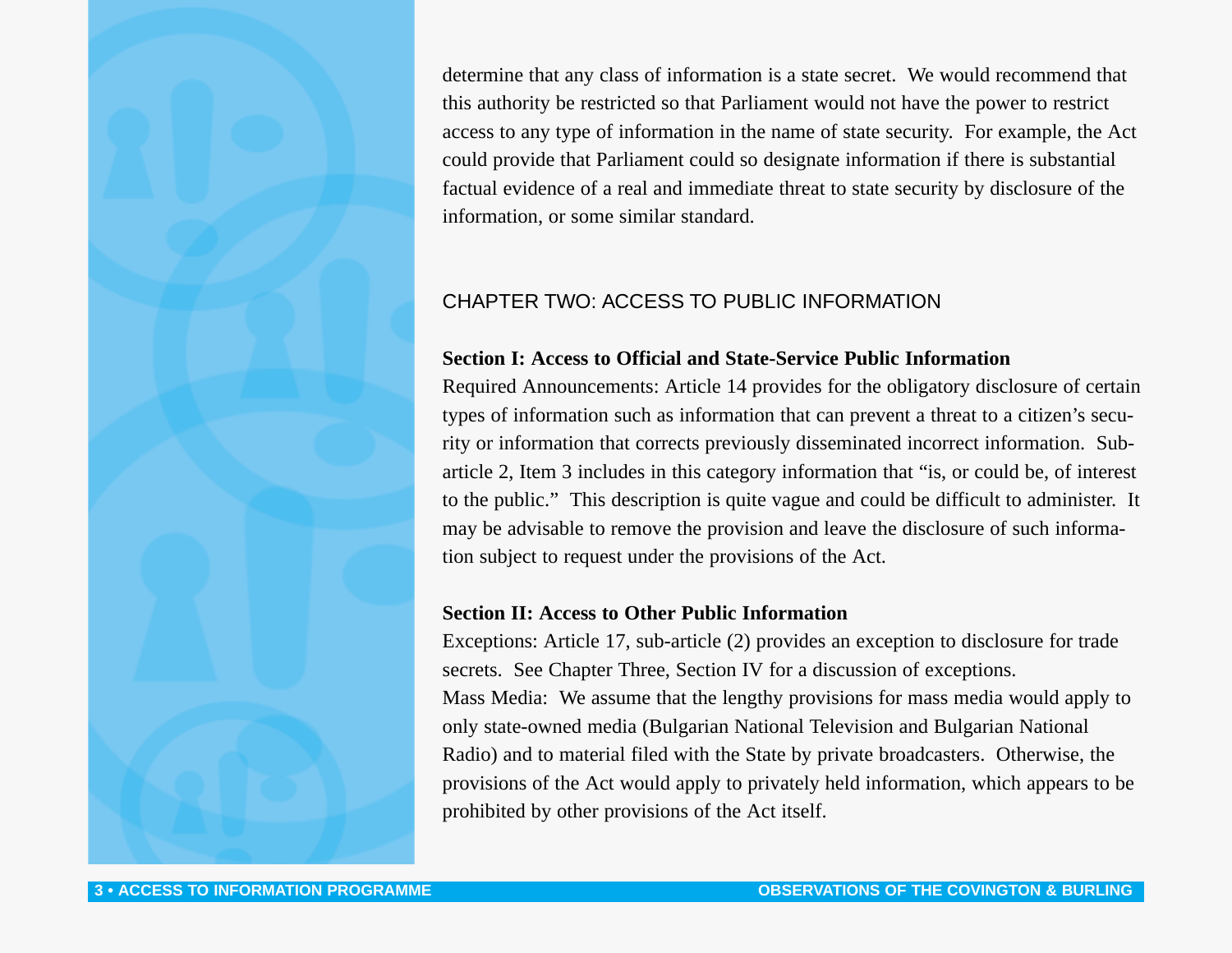## **Section III: Conditions and Procedure for Determination of the Expenses Incurred for Granting Access to Public Information**

Calculation of Fees: Article 20, Sub-Articles (1) and (2) do not provide much guidance for the calculation of reasonable fees nor the factors to be considered in the calculation. They leave the determination of fees to the Minister of Finance "not [to] exceed the actual cost of granting [access to the information." The Act could specify factors to be considered in the calculation such as the number of documents requested, the time required to locate and obtain the documents, the need to translate the information from machine-readable to human-readable form. Considerations such as these are written into §11 of the Canadian Act. The Hungarian Act (§20) and the English Act (§2) confer discretion on a third party, as does the draft of the Act.

Appeal of Fees: While Article 20, Sub-Article (3) provides for a justification of the fees charged, it does not provide for an appeal of the amount or waiver by the information providing agency. We generally would support the inclusion of an appeal right. Such provisions may be unnecessary if the fees as determined by the Minister of Finance remove all discretion from such agencies. The Canadian Act provides for such an appeal as well as a waiver (§11). The American Act also provides for a waiver in limited circumstances  $(\S 552(a)(4)(A)(iii))$ .

## CHAPTER THREE: PROCEDURE FOR GRANTING ACCESS TO PUBLIC INFORMATION

## **Section I: Request for Access to Public Information**

Form of Disclosure: Article 28 allows the agency providing the information to deviate from the requested form in certain cases, giving the agency great discretion in making the determination of format. The section could include a provision requiring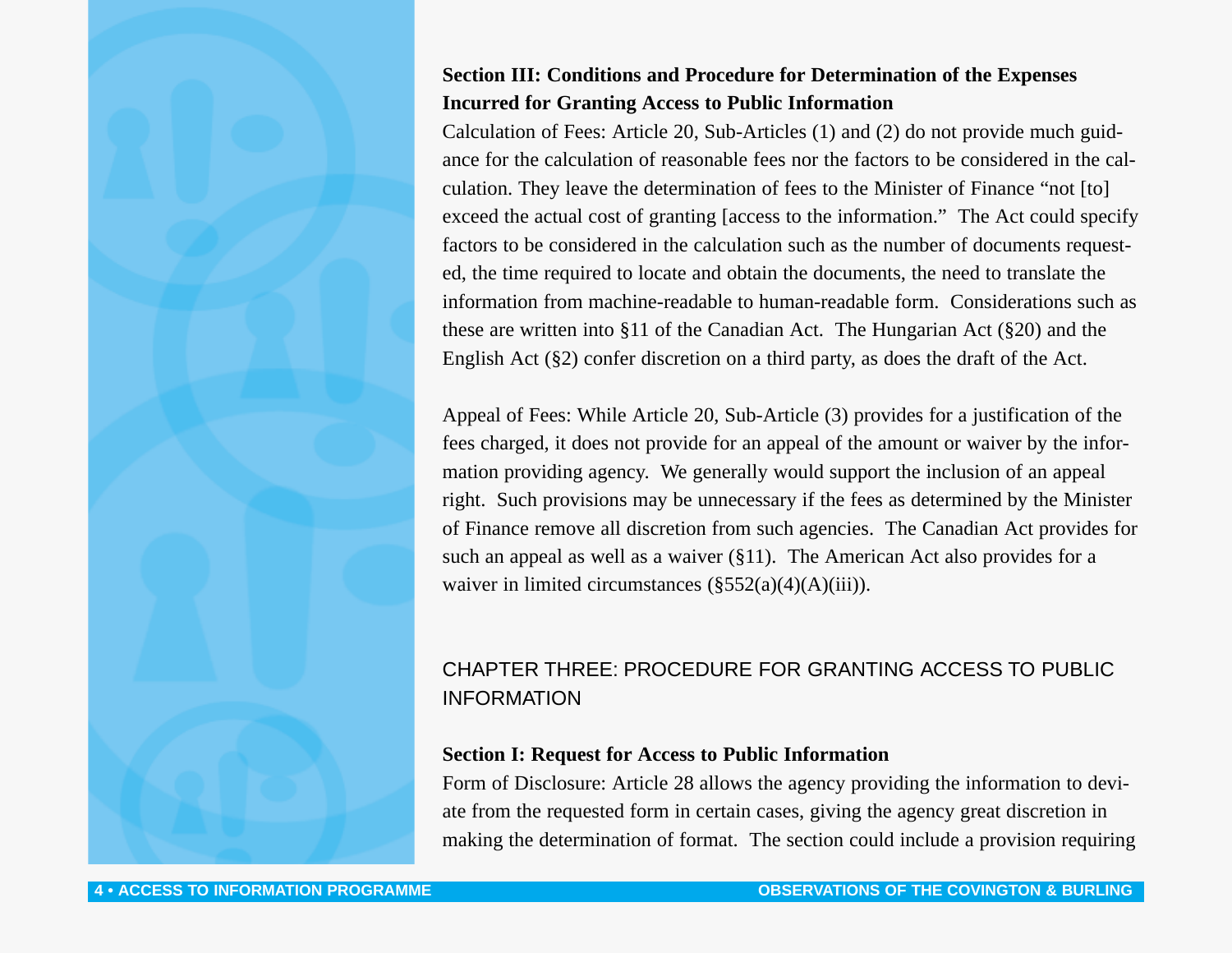the agency to state the reasons why the request falls under one of the exceptions listed in Article 28 as well as provide for an appeal of that determination. This would prevent the agency from arbitrarily substituting its chosen format over the one requested.

## **Section II: Consideration of Applications and Granting Access to Public Information**

Constructive Refusal: This Section does not include a provision indicating that a failure of the agency to meet the deadlines for notification or access to the information would constitute a refusal and allow the applicant to begin the formal appeals process. The Canadian Act ( $\S 10$ ) and the American Act ( $\S 552(a)(6)(C)$  include such a provision.

Appeal of Time Extension: Articles 31-33 provide for an extension of the time available for the agency to make a decision on the application. This section could also include a provision allowing the applicant to complain about or appeal an extension. Such a provision is contained in the Canadian Act (§9). The other Similar Acts do not explicitly provide for an appeal of this nature.

## **Section III: Refusal to Grant Access to Public Information**

Organization of Exceptions: Article 38 lists the potential grounds for refusal to grant access. However, other possible exceptions are scattered throughout the Act. These exceptions include: Article 2, personal data; Article 5, persons' rights and reputations, the national security, public order, peoples' health and the recognized moral standards; Articles 7 and 9, state or state-office secret; Article 8, information obtainable in the course of provision of administrative services and information in the archives collection of the government; Article 13, certain state-office information; Article 17, trade secrets; Article 18, certain information regarding the mass media;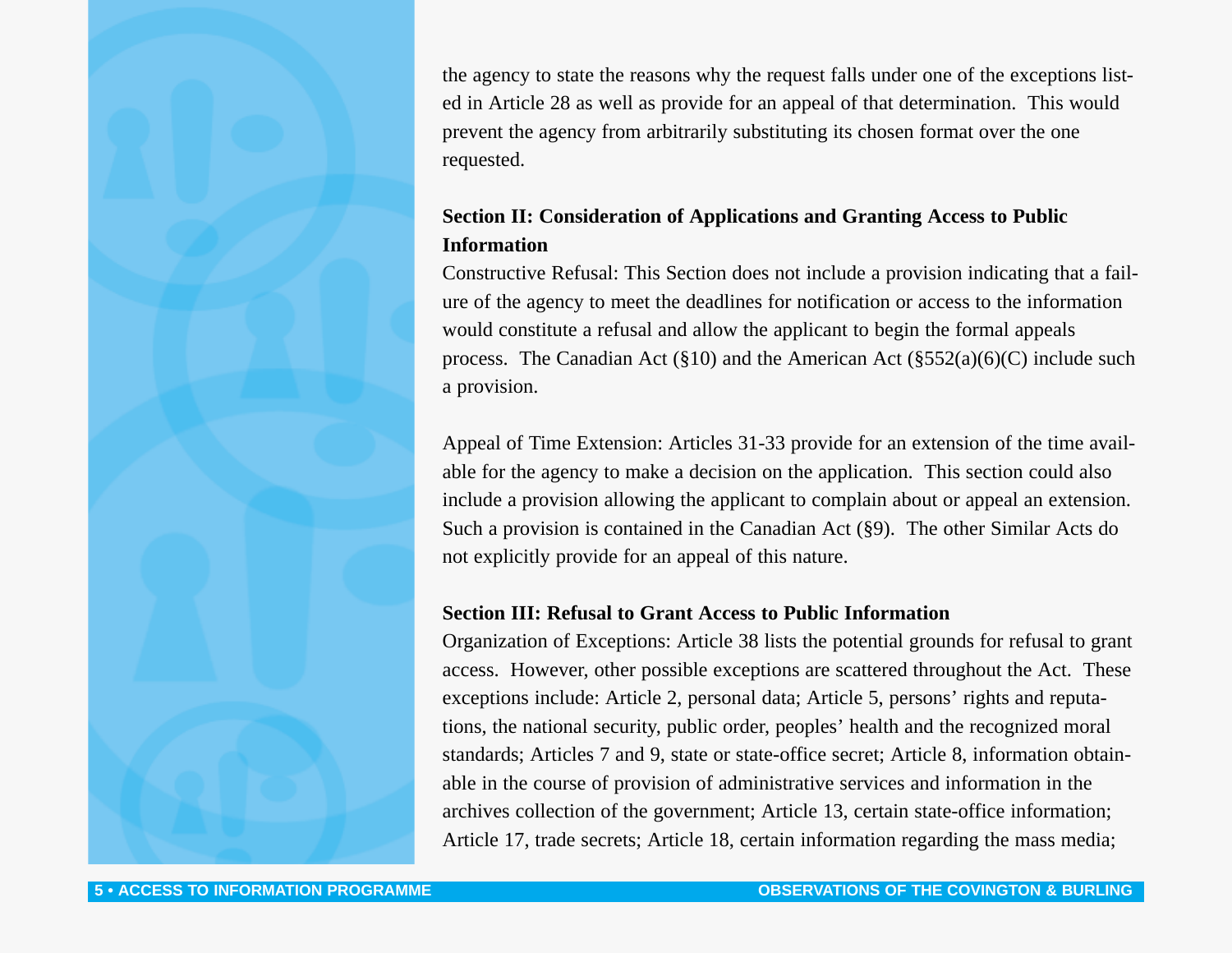Article 38, information that affects a third party's interest and information disclosed within the past 6 months. These exceptions should be clearly indicated in a separate section of the Act to allow for a clearer definition of the information to which they apply. Separate sections clearly identifying the exceptions are included in the Hungarian Act (§19(3)), the Canadian Act (§§ 13-24) and the American Act  $(\$552(b)).$ 

Extent of Exceptions: Some of the above exceptions are quite broad and give the agency from which information is requested broad discretion. The exceptions for public order, peoples' health and the recognized moral standards are especially susceptible to abuse. The Similar Acts generally do not include these exceptions. We suggest that the exceptions be narrowed to limit the possible abuse of exceptions to avoid disclosure of information that should be made open by the Act. Further, the exceptions should be narrowly tailored, and agencies refusing to grant access to information should be required to state in a public document precisely how the requested information falls within an exception.

#### **Section IV: Appeals of Refusals to Grant Access to Public Information**

Internal References: Article 41, sub-Article (2) refers to refusals under Articles 3 and 4. These articles do not appear to provide grounds for refusal.

Agency Appeal: In order to reduce the burden on the Administrative Courts, this section could provide for an appeal at the agency level before resorting to the court system. Such an intermediate appeal is available under the Canadian Act (§30).

Burden of Proof: This section does not explicitly place the burden of proof on the agency rather than the applicant. Other codes have such an explicit allocation (Canadian Act (§48), Hungarian Act (§21)).